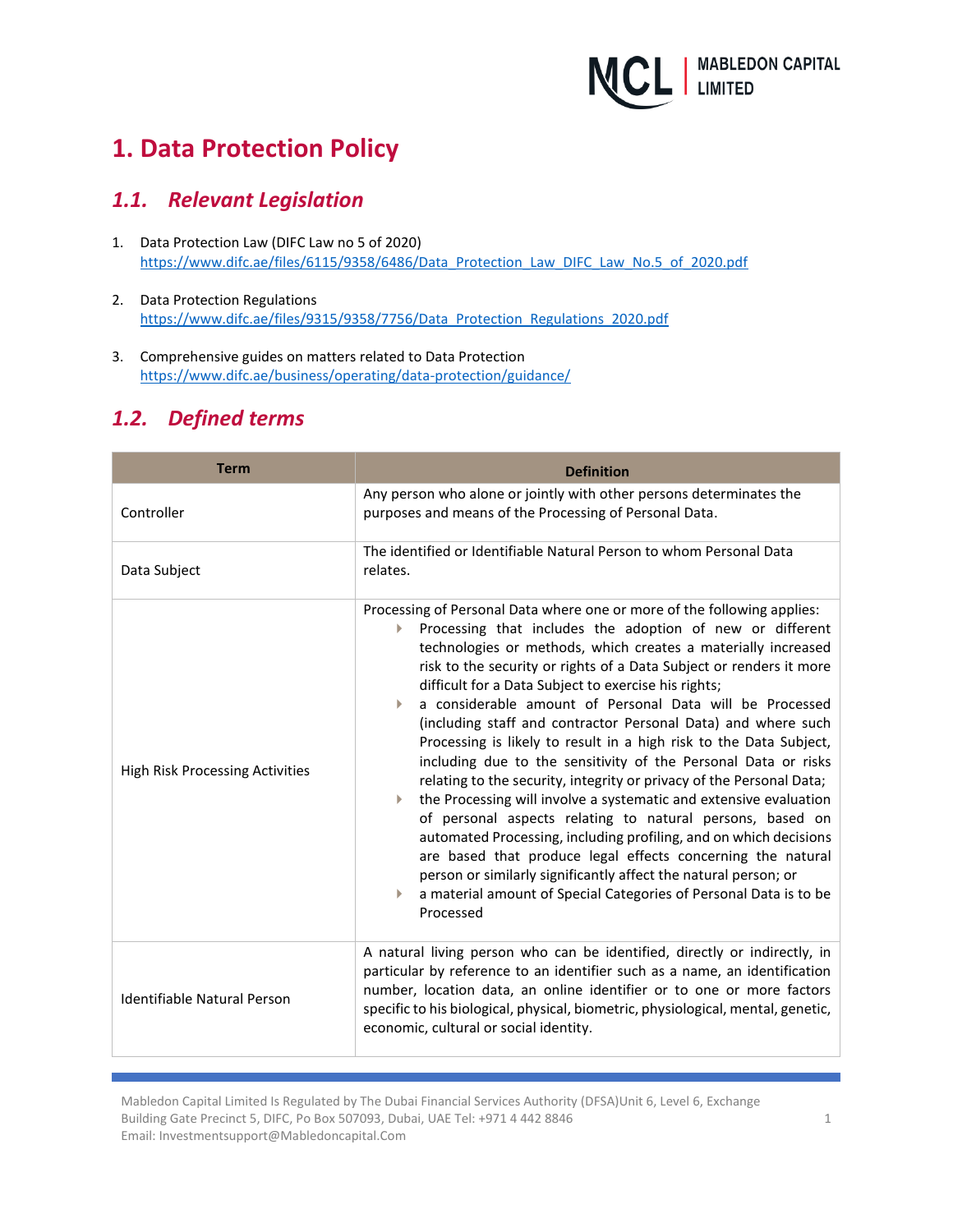

| Personal Data                                   | Any information referring to an identified or Identifiable Natural Person.                                                                                                                                                                                                                                                                                                                                                                                                                                                                                                                                                                                                                                                                                                                                                                                                                                                                                                                            |  |  |
|-------------------------------------------------|-------------------------------------------------------------------------------------------------------------------------------------------------------------------------------------------------------------------------------------------------------------------------------------------------------------------------------------------------------------------------------------------------------------------------------------------------------------------------------------------------------------------------------------------------------------------------------------------------------------------------------------------------------------------------------------------------------------------------------------------------------------------------------------------------------------------------------------------------------------------------------------------------------------------------------------------------------------------------------------------------------|--|--|
| Personal Data Breach                            | A breach of security leading to the accidental or unlawful destruction, loss,<br>alteration, unauthorised disclosure of, or access to, Personal Data<br>transmitted, stored or otherwise Processed.                                                                                                                                                                                                                                                                                                                                                                                                                                                                                                                                                                                                                                                                                                                                                                                                   |  |  |
| Process, Processed, Processes and<br>Processing | Any operation or set of operations performed upon Personal Data,<br>whether or not by automated means, such as collection, recording,<br>organization, structuring, storage and archiving, adaptation or alteration,<br>retrieval, consultation, use, disclosure by transmission, dissemination,<br>transfer or otherwise making available, alignment or combination,<br>restricting (meaning the marking of stored Personal Data with the aim of<br>limiting Processing of it in the future), erasure or destruction, but excluding<br>operations or sets of operations performed on Personal Data by:<br>a natural person in the course of a purely personal or household<br>activity that has no connection to a commercial purpose; or<br>law enforcement authorities for the purposes of the prevention,<br>investigation, detection or prosecution of criminal offences or the<br>execution of criminal penalties, including safeguarding against<br>and preventing threats to public security. |  |  |
| Processor                                       | Any person who Processes Personal Data on behalf of the Firm.                                                                                                                                                                                                                                                                                                                                                                                                                                                                                                                                                                                                                                                                                                                                                                                                                                                                                                                                         |  |  |
| Special Categories of Personal Data             | Personal Data revealing or concerning (directly or indirectly) racial or<br>ethnic origin, communal origin, political affiliations or opinions, religious or<br>philosophical beliefs, criminal record, trade-union membership and health<br>or sex life and including genetic data and biometric data where it is used<br>for the purpose of uniquely identifying a natural person.                                                                                                                                                                                                                                                                                                                                                                                                                                                                                                                                                                                                                  |  |  |
| <b>DPO</b>                                      | A data protection officer appointed by the Firm to independently oversee<br>relevant data protection operations.                                                                                                                                                                                                                                                                                                                                                                                                                                                                                                                                                                                                                                                                                                                                                                                                                                                                                      |  |  |

# *1.3. Scope*

This Data Protection Policy applies to all Personal Data processed by the Firm and is part of the Firm's approach to comply with the applicable Data Protection provisions. All staff are expected to comply with this policy and failure to comply may lead to disciplinary action for misconduct, including dismissal.

# *1.4. General requirements for legitimate and lawful processing*

The Firm complies with the Data Protection principles set out below.

| <b>Principle</b>                      | Requirement                                                                                                                         |
|---------------------------------------|-------------------------------------------------------------------------------------------------------------------------------------|
| Lawfulness, fairness and transparency | The Firm ensures that Personal Data is processed lawfully,<br>fairly and in a transparent manner in relation to the Data<br>Subject |
|                                       |                                                                                                                                     |

Mabledon Capital Limited Is Regulated by The Dubai Financial Services Authority (DFSA)Unit 6, Level 6, Exchange Building Gate Precinct 5, DIFC, Po Box 507093, Dubai, UAE Tel: +971 4 442 8846 Email: Investmentsupport@Mabledoncapital.Com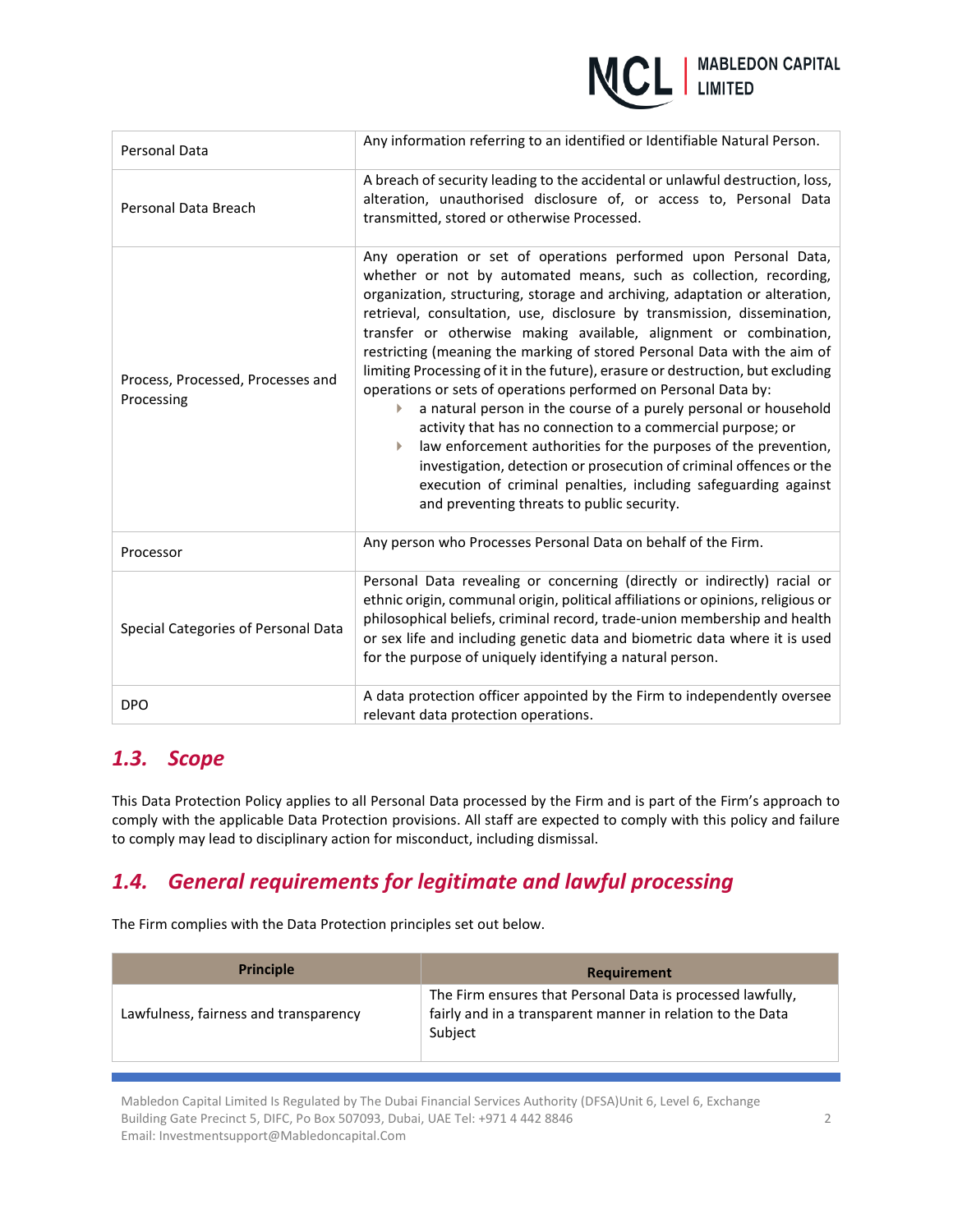

| <b>Principle</b>              | Requirement                                                                                                                                                                                                                                                                                              |  |  |  |
|-------------------------------|----------------------------------------------------------------------------------------------------------------------------------------------------------------------------------------------------------------------------------------------------------------------------------------------------------|--|--|--|
| Purpose limitation            | The Firm ensures that Personal Data is collected and processed<br>for specified, explicit and legitimate purposes and not further<br>processed in a manner that is incompatible with those<br>purposes.                                                                                                  |  |  |  |
| Data minimisation             | The Firm ensures that processed Personal Data is all relevant<br>and limited to what is necessary in relation to the purposes for<br>which they are processed.                                                                                                                                           |  |  |  |
| Accuracy                      | The Firm ensures that processed Personal Data is all accurate<br>and, where necessary, kept up to date and that reasonable<br>steps are taken to ensure that Personal Data that are<br>inaccurate, having regard to the purposes for which they are<br>processed, are erased or rectified without delay. |  |  |  |
| Storage limitation            | The Firm ensures that Personal Data is kept in a form which<br>permits identification of Data Subjects for no longer than is<br>necessary for the purposes for which the Personal Data are<br>processed.                                                                                                 |  |  |  |
| Integrity and confidentiality | The Firm ensures that Personal Data is processed in a manner<br>that ensures appropriate security, including protection against<br>unauthorised or unlawful processing and against accidental<br>loss, destruction or damage, using appropriate technical or<br>organisational measures.                 |  |  |  |

How the Firm complies with these general requirements is documented in this Policy and in the Firm's Privacy Statement.

## *1.5. Lawfulness of processing*

In general, the Firm processes Personal Data where:

- Processing is necessary for the performance of a contract to which a Data Subject is a party, or in order to take steps at the request of a Data Subject prior to entering into such contract;
- Processing is necessary for compliance with applicable laws that the Firm is subject to (e.g. Anti-Money Laundering, Conduct of Business, Common Reporting Standards, FATCA);
- Processing is necessary in order to protect the vital interests of a Data Subject or of another natural person; or
- Processing is necessary for the purpose of legitimate interests pursued by the Firm or a third party to whom the Personal Data has been made available.
- Furthermore, processing is legitimate if it is necessary and proportionate to prevent fraud or to ensure network and information security.

The Firm will seek the Data Subject's written consent to process his/her Personal Data for any other clearly defined purpose (for instance for direct marketing purposes).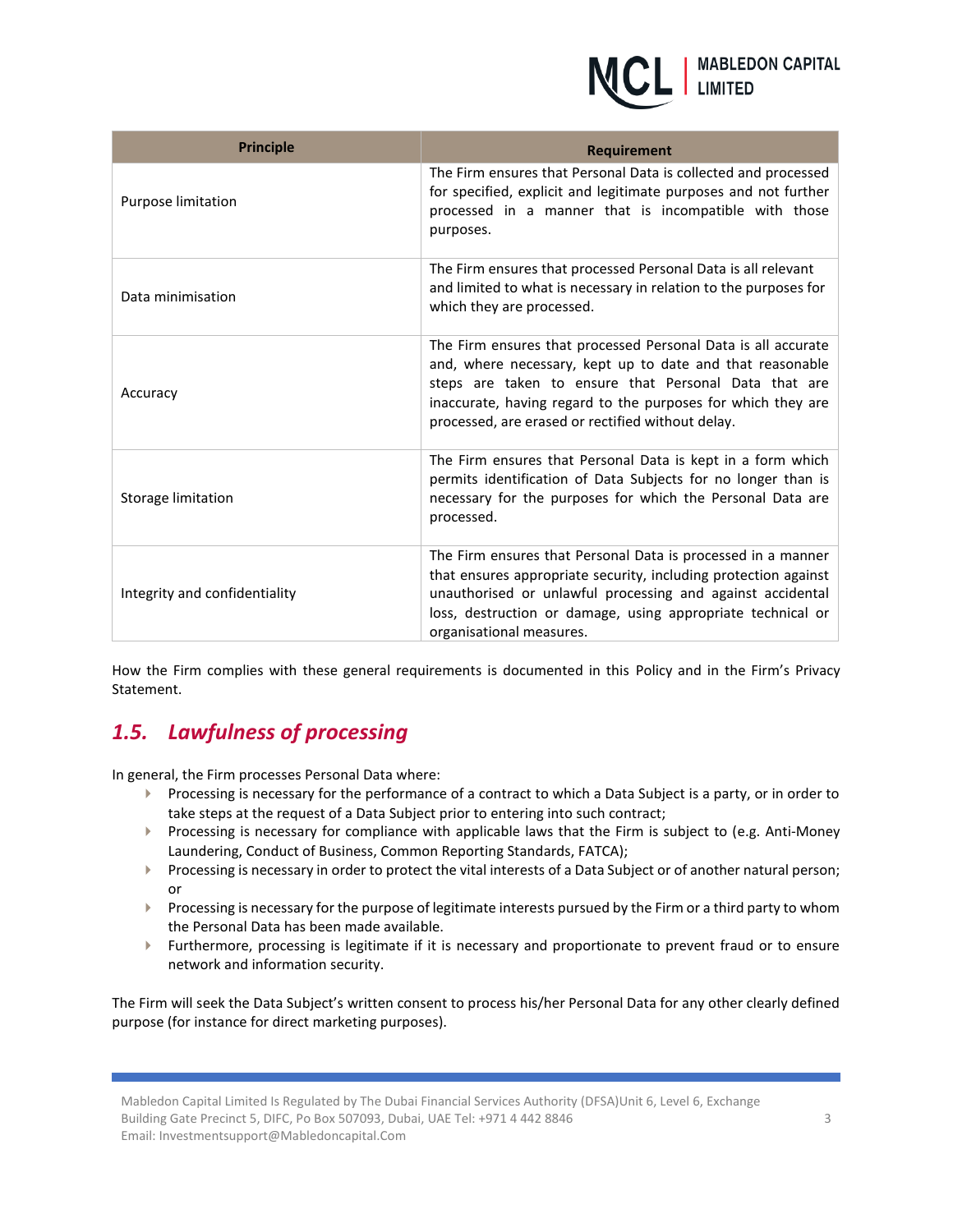

# *1.6. Lawful Processing of Special Categories of Personal Data*

The Firm **only** processes Special Categories of Personal Data if one or more of the following applies:

- Processing is necessary for the carrying out the obligation or exercising the specific rights of the Firm or a Data Subject in the context of the Data Subject's employment;
- Processing is necessary to protect the vital interests of a Data Subject;
- Processing relates to Personal Data that has been made public by a Data Subject;
- Processing is necessary for compliance with a specific regulatory requirement to which the Firm is subject, and in such circumstances the Firm provides the Data Subject with clear notice of such processing as soon as reasonably practicable;
- Processing is necessary to comply with regulatory requirements that applies to the Firm in relation to antimoney laundering or counter-terrorist financing obligations or the prevention, detection or prosecution of any crime;
- $\blacktriangleright$  Processing is required for protecting members of the public against dishonesty, malpractice, incompetence or other improper conduct of persons providing banking, insurance, investment, management consultancy, information technology services, accounting or other services or commercial activities (either in person or indirectly by means of outsourcing), including any resulting financial loss.

The Firm will seek the Data Subject's explicit consent for processing his/her Special Categories of Personal Data for other clearly defined purposes.

## *1.7. Information to Data Subjects (Privacy Statement)*

The Firm has adopted a Privacy Statement by which it provides its Data Subjects with data protection information, in a concise, transparent, intelligible and easily accessible form, using clear and plain language, at the time of collecting the Personal Data to enable the Data Subjects to assess the implications of providing their Personal Data:

- $\blacktriangleright$  the Firm's identity and contact details;
- $\blacktriangleright$  the contact details of the DPO, if applicable;
- the purposes of the processing, as well as its lawful basis under the Data Protection Law;
- if the Firm's lawful basis for the Processing is legitimate interests or compliance with any applicable law to which the Firm is subject, the Firm states clearly what those legitimate interests or compliance obligations are;
- $\blacktriangleright$  the categories of Personal Data relating to the Data Subject that are being processed;
- the recipients or categories of recipients of the Personal Data;
- where applicable, the fact that the Firm intends to transfer Personal Data to a third country or international organisation, or reference to the appropriate or suitable safeguards and the means by which to obtain a copy of them or where they have been made available; and
- any further information in so far as such is necessary, having regard to the specific circumstances in which the Personal Data is collected, to ensure fair and transparent processing in respect of the Data Subject, including:
	- $\circ$  the period for which the Personal Data will be stored, or if that is not possible, the criteria used to determine that period;
	- $\circ$  the existence of the right to request from the Firm access to and rectification;
	- o or erasure of Personal Data or restriction of processing concerning the Data Subject or to object to processing as well as the right to data portability;
	- $\circ$  where the processing is based on the Data Subject's consent, the existence of the right to withdraw consent at any time, without affecting the lawfulness of Processing based on consent before its withdrawal;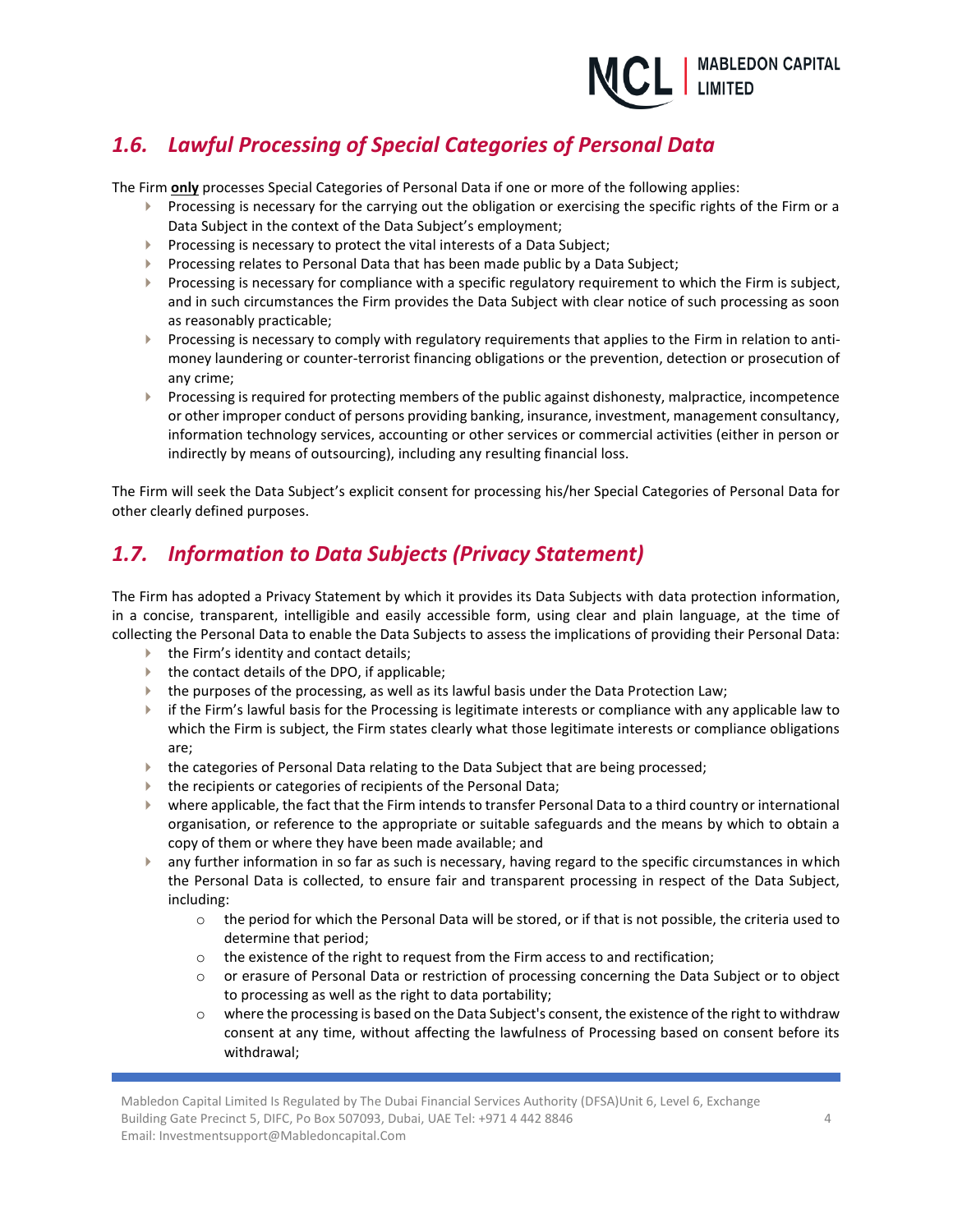

- o the right to lodge a complaint with the Data Protection Commissioner;
- $\circ$  whether the Personal Data is obtained pursuant to a statutory or contractual requirement, or a requirement necessary to enter into a contract, as well as whether the Data Subject is obliged to provide the Personal Data and the possible consequences of failure to provide such data;
- $\circ$  if applicable, the existence of automated decision-making, including profiling, and meaningful information about the logic involved, as well as the significance and the possible outcomes of such processing for the Data Subject;
- o whether replies to questions are obligatory or voluntary, as well as the possible consequences of failure to reply;
- o whether the Personal Data will be used for direct marketing purposes; and
- o if the Firm intends to process Personal Data in a manner that will restrict or prevent the Data Subject from exercising his rights to request rectification or erasure of Personal Data or to object to the Processing of the Personal Data. In such cases, the Firm:
	- include a clear and explicit explanation of the expected impact on such rights; and
	- satisfy itself that the Data Subject understands and acknowledges the extent of any such restrictions.

Where Personal Data is not obtained from the Data Subject, the Firm shall provide the above information:

- o No later than one month from obtaining the Persona Data;
- $\circ$  If the Personal Data is used for communicating with the Data Subject, no later than the first communication
- $\circ$  If a disclosure to a Processor or a third party is envisaged, no later than the time when the Personal Data is first disclosed.

The Firm's Privacy Statement is made available on its website. Data Subjects are directed to this Private Statement using weblinks in the Firm's client communications, forms and agreements.

### *1.8. Oversight and compliance responsibility*

On the basis that the Firm isn't performing High Risk Processing Activities, it isn't required to appoint a DPO. The Firm has clearly allocated responsibility for oversight and compliance with respect to data protection duties and obligations within its organization to its compliance function.

The Firm is required to appoint a Data Protection Officer ("DPO") when it is performing High Risk Processing Activities on a systematic or regulator basis. The Firm's compliance function assesses annually or whenever the Firm's makes fundamental amendments to its business or operating model whether it is performing High Risk Processing Activities.

Where the Firm is required to appoint a DPO, the DPO must undertake an assessment of the Firm's processing activities at least once per year which shall be submitted to the Data Protection Commissioner. This Annual Assessment Report includes a reporting on the processing activities performed by the Firm and indicates whether the Firm intends to perform High Risk Processing Activities in the following annual period. The first submission of the Annual Assessment will be made on the first license renewal date after 1 July 2021.

### *1.9. Data Protection Impact Assessment (High Risk Processing Activities)*

Before undertaking High Risk Processing Activities, the Firm must carry out an assessment of the impact of the proposed processing operations on the protection of Personal Data, considering the rights of the Data Subjects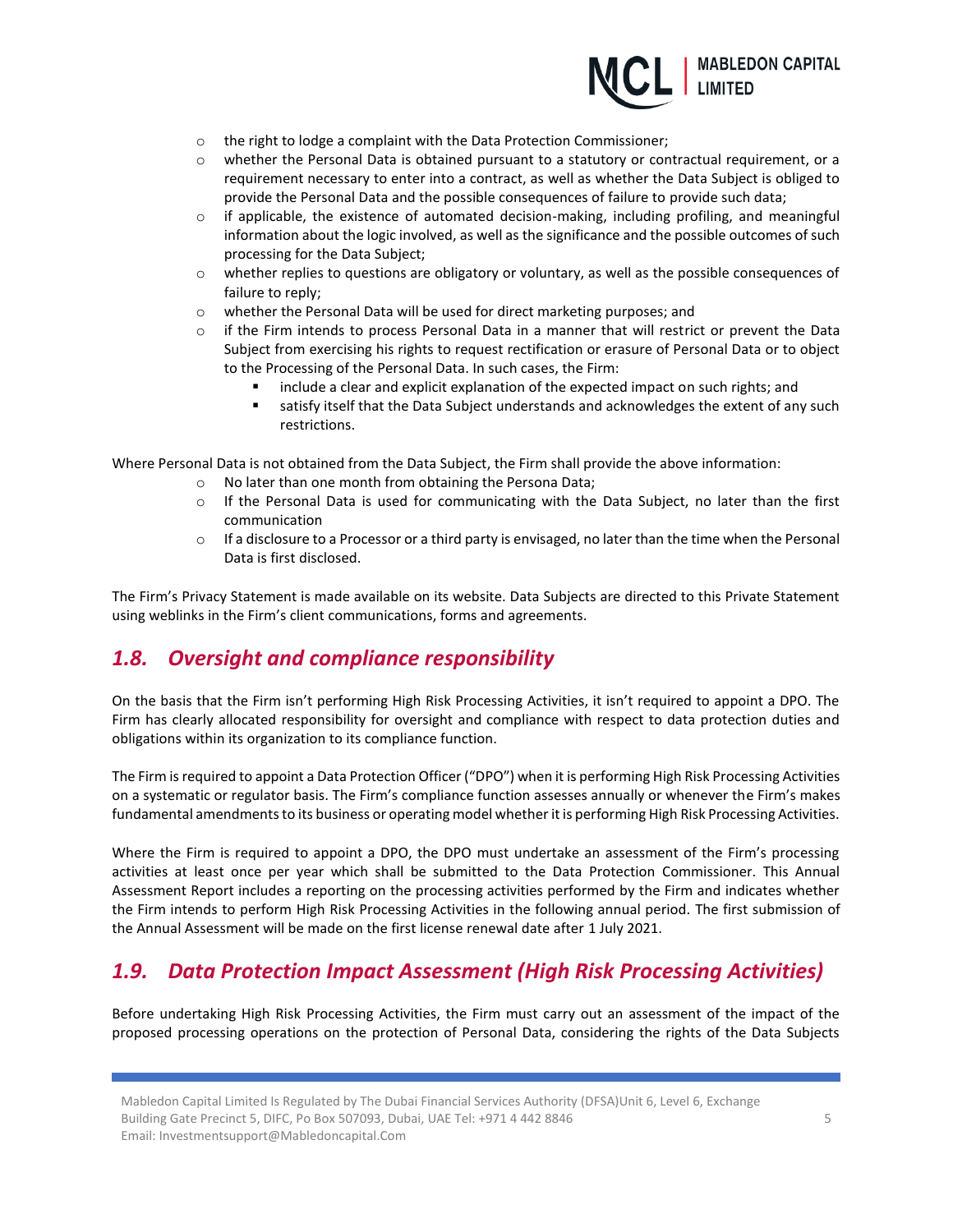

concerned. Although not mandatory, it is recommended to perform such assessment for any intended processing of Personal Data.

The DPO, where appointed, is responsible for overseeing data protection impact assessments.

A data protection impact assessment contains at least:

- $\blacktriangleright$  a systematic description of the foreseen processing operations and the purpose(s) of the processing, including, where applicable, the legitimate interest pursued by the Firm;
- $\blacktriangleright$  an assessment of the necessity and proportionality of the processing operations in relation to the purposes;
- identification and consideration of the lawful basis for the processing, including:
	- $\circ$  where legitimate interests are the basis for processing, an analysis and explanation of why the Firm believes the interests or rights of a Data Subject do not override its interests; and
	- o where consent is the basis for processing, validation that such consent is validly obtained, consideration of the impact of the withdrawal of consent to such processing and of how the Firm will ensure compliance with the exercise of a Data Subject's right to withdraw consent;
- an assessment of the risks to the rights of Data Subjects; and
- the measures envisaged to address the risks, including safeguards, security measures and mechanisms to ensure the protection of Personal Data and to demonstrate compliance with the Data Protection Law, considering the rights and legitimate interests of Data Subjects and other concerned persons.

Whenever there is a requirement for the Firm to conduct a data protection impact assessment, it carries out a review to assess if processing is performed in accordance with a data protection impact assessment:

- on a regular basis, proportionate to the extent and type of processing the Firm conducts; or
- when there is a change in the risk related to the processing operations.

Where a data protection impact assessment indicates that despite taking all required measures, the risks to the rights of the Data Subjects remain particularly high, the Firm must consult with the Data Protection Commissioner preferably prior to carrying out a processing activity.

### *1.10. Accountability*

The Firm has established a compliance monitoring program to demonstrate its compliance with the Data Protection Law.

The Firm has implemented appropriate technical and organisational measures to demonstrate that processing is performed in accordance with the Data Protection Law.

The Firm considers:

- the nature, scope, context and purpose of the processing;
- the risks presented by the processing to a relevant Data Subject; and
- **Peropending information security good industry practice.**

The Firm ensures a level of security:

- appropriate to the risks associated with processing, taking account of any wilful, negligent, accidental, unauthorised or unlawful destruction, loss, alteration, disclosure of or access to Personal Data; and
- **against all other unlawful forms of Processing:**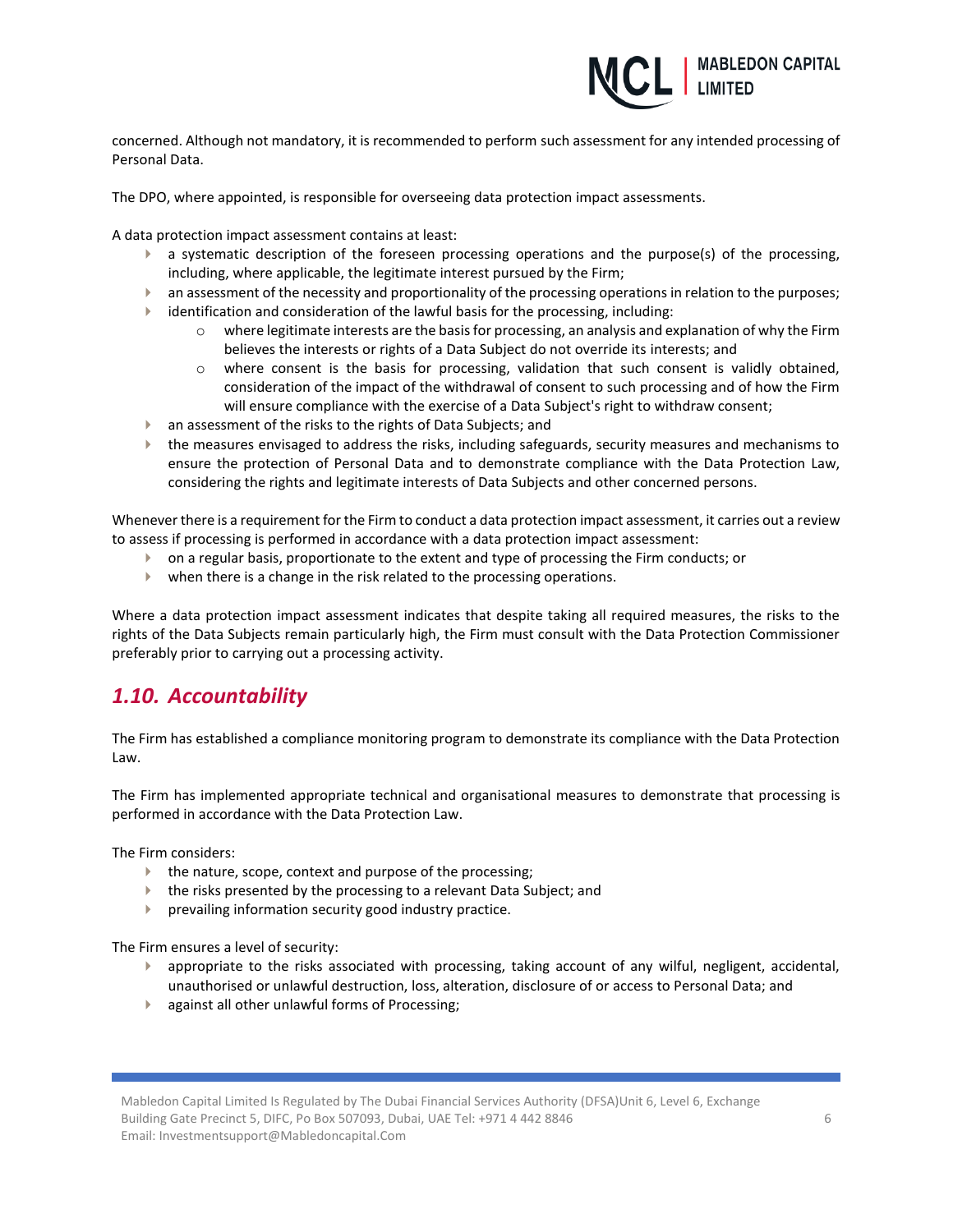

The Firm ensures that, by default, only Personal Data necessary for each specific purpose is processed. This obligation applies to the amount and type of Personal Data collected, the extent of the processing, the period of storage and accessibility; and

The Firm reviews and updates such measures where necessary to reflect legal, operational and technical developments.

The Firm has implemented and maintains a data protection policy in writing that is proportionate to the extent and type of processing of Personal Data undertaken; and consistent with the Data Protection Law.

The Firm has registered with the Data Protection Commissioner by filing a notification of processing operations, which is kept up to date through amended notifications.

The Firm's compliance function is responsible for demonstrating and monitoring the Firm's compliance with the principles and requirements mentioned in this section.

### *1.11. Working with (Sub)- Processors*

Where processing is carried out on behalf of the Firm by a Processor, the processing shall be governed by a legally binding written agreement between the Firm and the Processor.

The Firm only enters into agreements with processors that provide enough assurances to implement appropriate technical and organizational measures that ensure the processing meets the data protection requirements and protects the Data Subject's rights. A Processor may not engage another Processor to act as a Sub-processor without the Firm's prior written authorisation. Sub-processing must be documented in a legally binding written agreement between the Processor and Sub-processor.

The agreement must set out the:

- Subject-matter and duration of processing
- $\blacktriangleright$  Nature and purpose of the processing
- **Type of Personal Data and categories of Data Subjects; and**
- ▶ The Firm's obligations and rights.

Furthermore, the agreement must include commitments that each Processor and Sub-processor (if any) shall:

- Process Personal Data based on documented instructions from the Firm, including sharing of Personal Data in response to a request made by a Requesting Authority, or transfers of Personal Data to a Third Country or an International Organisation, unless required to do so by applicable laws to which the Processor is subject;
- where applicable law applies, inform any relevant counterparty; or where there is a chain of Processors and Sub-processors, ensure that the Firm is notified, unless the applicable law in question prohibits such information being provided on grounds of substantial public interest;
- ensure that persons authorised to process relevant Personal Data are under legally binding written agreements or duties of confidentiality;
- take all required accountability and notification measures;
- $\blacktriangleright$  assist a relevant counterparty by providing appropriate technical and organisational measures for the fulfilment of the Firm's obligation to respond to requests for exercising the Data Subject's rights, having considered the nature of the processing;
- **assist a relevant counterparty in ensuring the Firm's compliance with applicable data protection obligations,** considering the nature of processing and the information available to the Processor;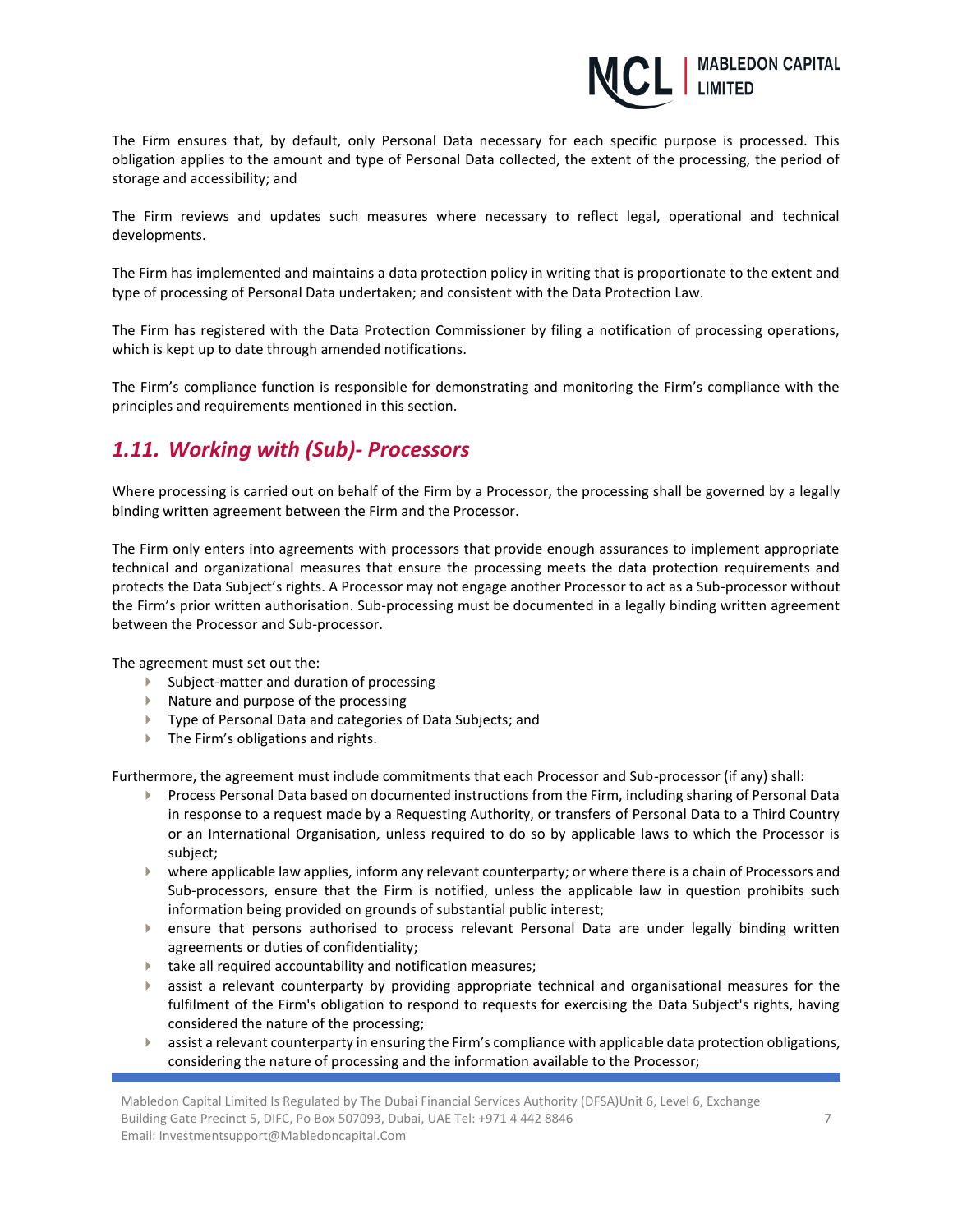

- delete or return all Personal Data to the Firm, at the Firm's option, or make the same available for return to a relevant counterparty after the end of the provision of services relating to processing, and delete existing copies unless applicable law requires storage of the Personal Data;
- make available to the Firm, relevant counterparty or the Data Protection Commissioner (upon request) all necessary information to demonstrate compliance with applicable data protection regulations; and
- permit and provide reasonable assistance with audits, including inspections, conducted by a relevant counterparty; another auditor mandated by a relevant counterparty; or the Data Protection Commissioner.

A Processor or Sub-processor shall immediately inform the Firm or Processor (as applicable) whether, in its opinion, the processing activity infringes the Data Protection Law.

The Firm, the Processor or Sub-Processor, must take steps to ensure that any person acting under its authority that has access to Personal Data, shall not process it except on the instructions of the Firm, unless it is required to do so under applicable law.

# *1.12. Data Export – Transfer of Personal Data out of the DIFC*

Whenever the Firm intends to transfer Personal Data out of the DIFC into other countries, it assesses and documents under what circumstances/conditions such transfer is permitted.

Transfer of Personal Data from the DIFC may only take place if:

- $\blacktriangleright$  it is to country or international organization that in the opinion of the Data Protection Commissioner ensures an adequate level of data protection (see Table 1 below).
- $\blacktriangleright$  the Firm or Processor has provided appropriate safeguards and on condition that enforceable Data Subject rights and effective legal remedies for Data Subjects are available. Appropriate safeguards may be provided for by:
	- o a legally binding instrument between public authorities;
	- o standard data protection clauses as adopted by the Data Protection Commissioner;
	- o an approved code of conduct together with binding and enforceable commitments of the Firm or Processor in the third country or the international organisation to apply the appropriate safeguards, including regarding a Data Subject's rights; or
	- $\circ$  an approved certification mechanism together with binding and enforceable commitments of the Firm or Processor in the third country or the international organisation to apply the appropriate safeguards, including regarding Data Subjects' rights.
- $\triangleright$  One of the below derogations apply:
	- o **a Data Subject has explicitly consented to a proposed transfer, after being informed of possible risks of such transfer due to the absence of an adequacy decision or appropriate safeguards;**
	- $\circ$  the transfer is necessary for the performance of a contract between a Data Subject and the Firm or the implementation of pre-contractual measures taken in response to the Data Subject's request;
	- o the transfer is necessary for the conclusion or performance of a contract that is in the interest of a Data Subject between the Firm and a third party;
	- o the transfer is necessary for reasons of substantial public interest;
	- o the transfer is necessary for the establishment, exercise or defence of a legal claim;
	- $\circ$  the transfer is necessary in order to protect the vital interests of a Data Subject or of other persons where a Data Subject is physically or legally incapable of giving consent;
	- $\circ$  the transfer is necessary for compliance with any obligation under applicable law to which the Firm is subject; or made at the reasonable request of a regulator, police or other government agency or competent authority;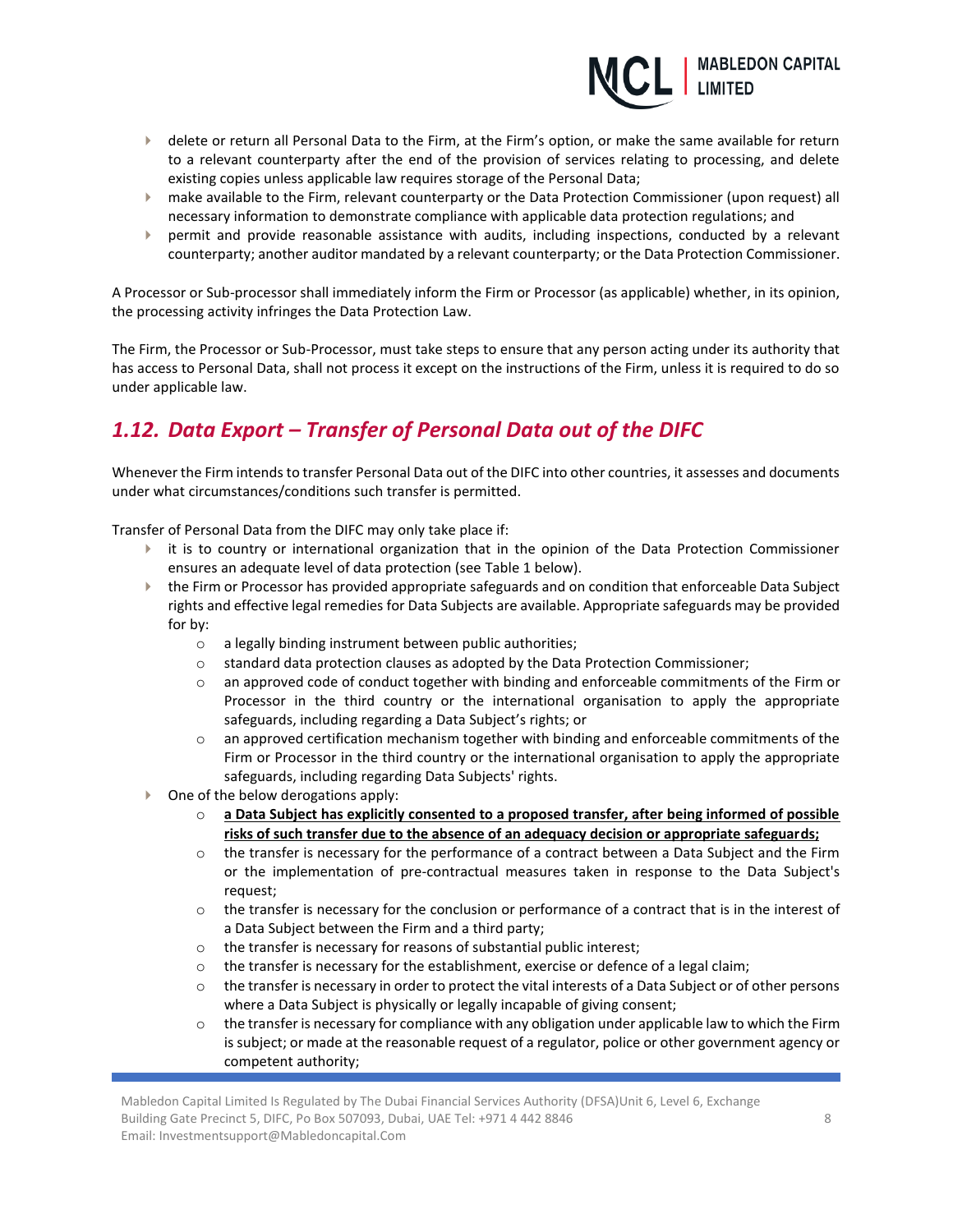

- o subject to international financial standards, the transfer is necessary to uphold the legitimate interests of the Firm recognised in international financial markets, except where such interests are overridden by the legitimate interests of the Data Subject relating to the Data Subject's situation; or
- $\circ$  the transfer is necessary to comply with applicable anti-money laundering or counterterrorist financing obligations that apply to the Firm or Processor or for the prevention or detection of a crime.

The following third countries ensure in the opinion of the Data Protection Commissioner an adequate level of protection:

| ADGM            | Estonia       | Italy              | Portugal       |
|-----------------|---------------|--------------------|----------------|
| Andorra         | Faroe Islands | Japan              | Romania        |
| Argentina       | Finland       | Jersey             | Slovakia       |
| Austria         | France        | Latvia             | Slovenia       |
| Belgium         | Germany       | Liechtenstein      | Sweden         |
| <b>Bulgaria</b> | Greece        | Lithuania          | Switzerland    |
| Canada          | Guernsey      | Luxembourg         | United Kingdom |
| Croatia         | Hungary       | <b>Netherlands</b> | Uruguay        |
| Cyprus          | Iceland       | New Zealand        |                |
| Czech Republic  | Ireland       | Norway             |                |
| Denmark         | Isle of Man   | Poland             |                |

Table 1

## *1.13. Data sharing with public authorities*

Where the Firm receives a request from any public authority over the person or any part of its Group ("a **Requesting Authority**") for the disclosure and transfer of any Personal Data, it:

- $\blacktriangleright$  exercises reasonable caution and diligence to determine the validity and proportionality of the request, including to ensure that any disclosure of Personal Data in such circumstances is made solely for the purpose of meeting the objectives identified in the request from the Requesting Authority;
- $\blacktriangleright$  assess the impact of the proposed transfer in light of the potential risks to the rights of any affected Data Subject and, where appropriate, implement measures to minimise such risks, including by redacting or minimising the Personal Data transferred to the extent possible or utilising appropriate technical or other measures to safeguard the transfer; and
- where reasonably practicable, obtain appropriate written and binding assurances from the Requesting Authority that it will respect the rights of Data Subjects and comply with the general data protection in relation to the Processing of Personal Data by the Requesting Authority.

The Firm may disclose or transfer Personal Data to the Requesting Authority where it has taken reasonable steps to satisfy itself that:

- a request by the Requesting Authority is valid and proportionate; and
- the Requesting Authority will respect the rights of Data Subjects in the processing of any Personal Data transferred to it by the Firm.

# *1.14. Data Subject Rights*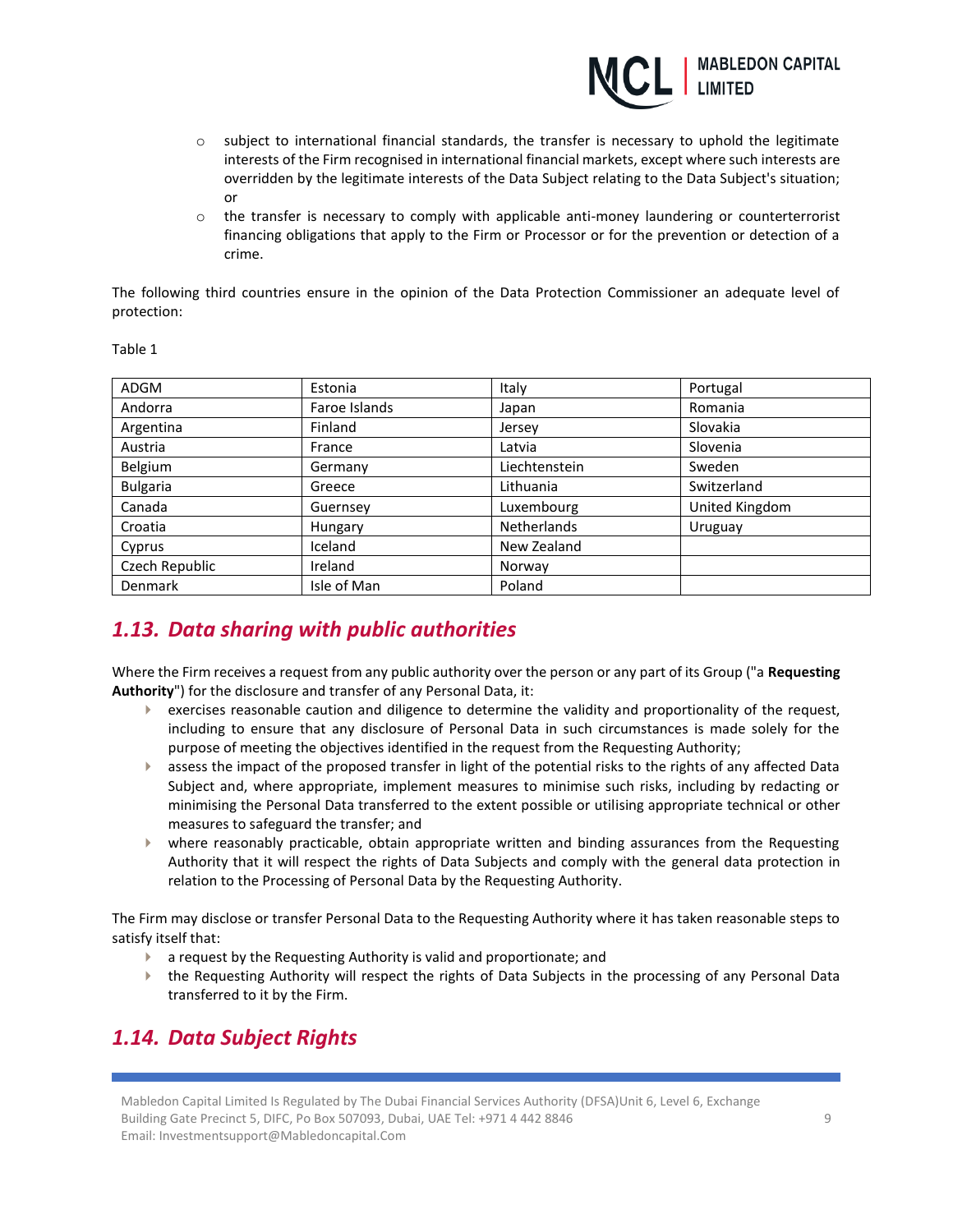

The Firm has processes in place to ensure that it can facilitate any request made by an individual to exercise their rights under the Data Protection Law. All staff receives training and are aware of the rights of Data Subjects. Staff can identify such a request and know who to send it to. All requests received from Data Subjects must be sent to the [DPO], compliance function and SEO.

Data Subjects can contact the Firm regarding their data protections rights 1) by post (letter addressed to the compliance function), 2) by email or 3) by completing a contact form on the Firm's website.

#### **1.14.1. Right to withdraw consent**

Where the basis for processing Personal Data is consent, the Data Subject may withdraw its consent at any time by notifying the Firm. A Data Subject must be informed on this right.

Upon the exercise of a Data Subject's right to withdraw consent, the Firm ceases processing the Personal Data as soon as reasonably practicable (which is within maximum 1 month) and ensures that any Processors do the same.

#### **1.14.2. Right to access, rectification and erasure of Personal Data**

#### *1.14.2.1. Right to access*

Upon request, a Data Subject has the right to obtain from the Firm without charge and within 1 month of the request:

- confirmation in writing as to whether or not Personal Data relating to him/ her is being processed and information at least as to the purposes of the processing, the categories of Personal Data concerned, and the recipients or categories of recipients to whom the Personal Data are disclosed;
- **a** a copy of the Personal Data undergoing processing in electronic form and of any available information as to its source, including up-to-date information corresponding with the information requirements set out in the Firm Privacy Statement; and
- the rectification of Personal Data unless it is not technically feasible to do so.

#### *1.14.2.2. Right to Erasure*

The Data Subject has the right to require the Firm to erase his Personal Data where:

- the processing of the Personal Data is no longer necessary in relation to the purposes for which it was collected;
- $\triangleright$  a Data Subject has withdrawn consent to the processing where consent was the lawful basis for processing and there is no other lawful basis;
- the processing is unlawful, or the Personal Data is required to be deleted to comply with applicable law to which the Controller is subject; or
- the Data Subject objects to the processing and there are no overriding legitimate grounds for the Firm to continue with the processing.

The Firm shall direct all recipients and Processors to rectify or erase Personal Data where the respective right is properly exercised or to cease processing and return or erase the Personal Data where the right to object is validly exercised.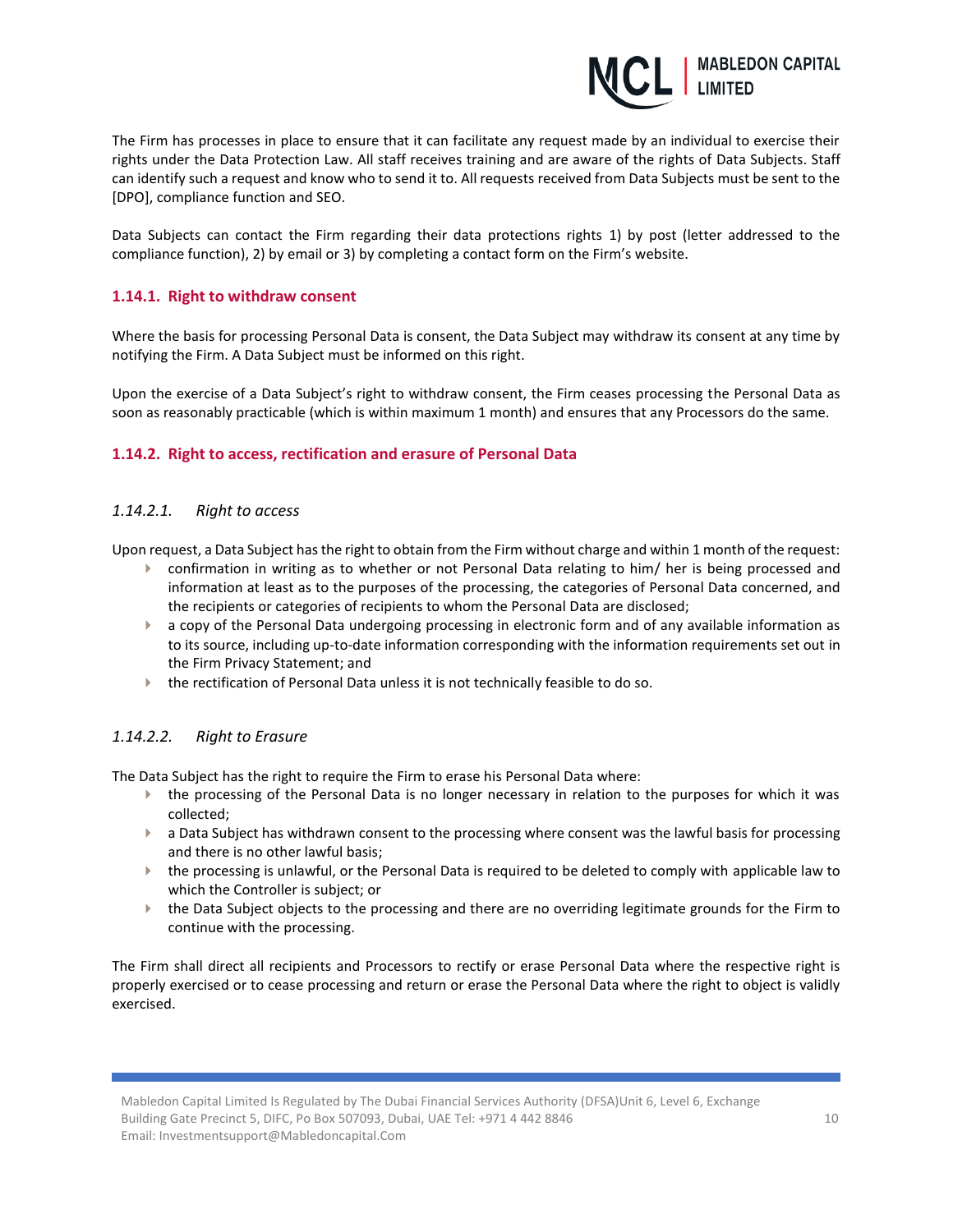

#### **1.14.3. Right to object to processing**

A Data Subject has the right to:

- $\blacktriangleright$  object at any time on reasonable grounds relating to his situation to processing of Personal Data relating to him where such processing is carried out on the basis that:
	- $\circ$  it is necessary for the performance of a task carried out in the public interest or in the exercise of official authority vested in the Firm; or
	- $\circ$  it is necessary for the purposes of the legitimate interests, where applicable, of the Firm or of a third party; and
- be informed before Personal Data is disclosed for the first time to third parties or used on their behalf for the purposes of direct marketing, and to be expressly offered the right to object to such disclosures or uses; and
- where Personal Data is processed for direct marketing purposes, object at any time to such processing, including profiling to the extent that it is related to such direct marketing.

#### **1.14.4. Right to restriction of processing**

Data Subject has the right to require the Firm to restrict processing to the extent that any of the following circumstances apply:

- the accuracy of the Personal Data is contested by the Data Subject, for a period allowing the Firm to verify the accuracy of the Personal Data;
- the processing is unlawful, and the Data Subject opposes the erasure of the Personal Data and requests the restriction of its use instead;
- $\blacktriangleright$  the Firm no longer needs the Personal Data for the purposes of the processing, but they are required by the Data Subject for the establishment, exercise or defence of legal claims;
- the Data Subject has objected to processing pending verification of whether the legitimate grounds of the Firm override those of the Data Subject.

If the Firm lifts the period of restriction it informs the Data Subject in writing.

#### **1.14.5. Right to data portability**

A Data Subject has the right to receive Personal Data that he has provided to the Firm in a structured, commonly used and machine-readable format where the processing is:

- **based on the Data Subject's consent or the performance of a contract; and**
- **Exercise 2** carried out by automated means.

The purpose of is to enable ready portability between the Firm and other Controllers if so required by the Data Subject, and the Data Subject has the right to have the Personal Data transmitted directly from the Firm to whom the request is made to any other person, where technically feasible.

#### **1.14.6. Right to object automated individual decision-making, including profiling**

A Data Subject has the right to object to any decision based solely on automated processing, including profiling, which produces legal consequences concerning him or other seriously impactful consequences and to require such decision to be reviewed manually.

## *1.15. Cessation of processing*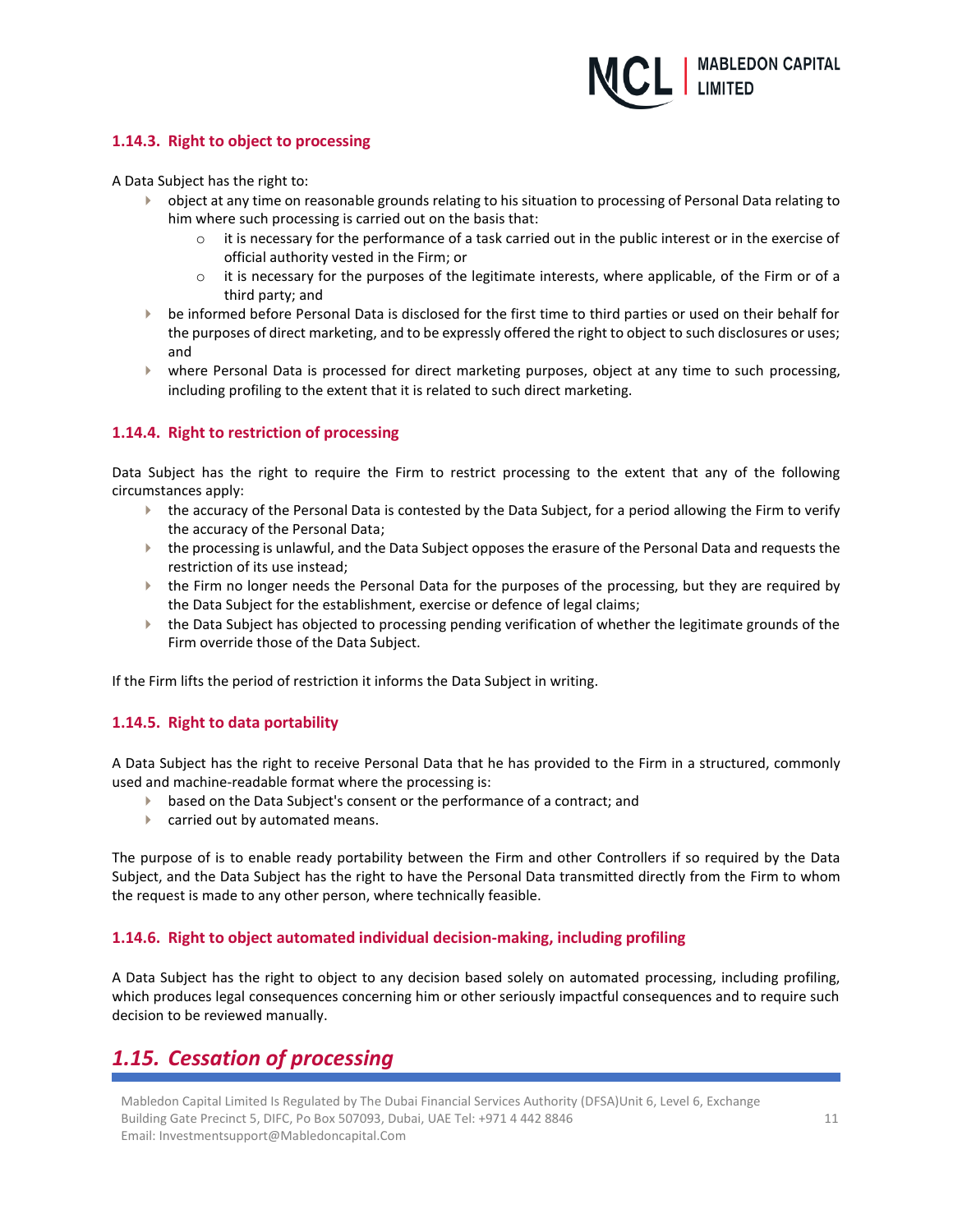

Where the basis for processing changes, ceases to exist or the Firm is required to cease processing due to the exercise of a Data Subject's rights, the Firm ensures that all Personal Data, including Personal Data held by processors is:

- **Securely and permanently deleted;**
- anonymised so that the data is no longer Personal Data and no Data Subject can be identified from the data including where the data is lost, damaged or accidentally released;
- **pseudonymised;**
- securely encrypted.

Alternatively, where the Firm is unable to ensure that Personal Data is securely and permanently deleted, anonymised, pseudonymised or securely encrypted, the Personal Data is archived in a manner that ensures the data is "put beyond further use".

"Put beyond further use" means that:

- the Firm and a relevant Processor is unable to use the Personal Data to inform any decision with respect of the Data Subject or in a manner that affects the Data Subject in any way, other than where such Personal Data needs to be cross-checked by automated means solely in order to prevent further Processing of Personal Data related to the Data Subject;
- **no party has access to the Personal Data other than the Firm and any relevant Processor;**
- Personal Data is protected by appropriate technical and organisational security measures that are equivalent to those afforded to live Personal Data; and
- The Firm and any relevant Processor have in place and must comply with a strategy for the permanent deletion, anonymisation, pseudonymisation or secure encryption of the Personal Data, complies and can demonstrate compliance with such policy.

### *1.16. Personal Data breaches*

#### **1.16.1. Internal reporting**

Whenever a personal data breach occurs, this must be reported to the Firm's [DPO], SEO and Compliance Officer.

A personal data breach is breach of security leading to the accidental or unlawful destruction, loss, alteration, unauthorised disclosure of, or access to, personal data transmitted, stored or otherwise processed.

Upon receipt of the internal report, the Compliance Officer investigates the matter, formalizes his investigation in a report addressed to the SEO and determines whether there is a requirement to notify the DIFC Data Protection Commissioner and Data Subject.

The Compliance Officer maintains a register of reported personal data breaches and reports on this in his periodic reporting to the Board.

#### **1.16.2. Notification of Personal Data Breaches to the Data Protection Commissioner**

If there is personal data breach that compromises a Data Subject's confidentiality, security or privacy, the Firm notifies as soon as practicable in the circumstances, the personal data breach to the Data Protection Commissioner.

#### A Processor must notify the Firm without undue delay after becoming aware of a personal data breach